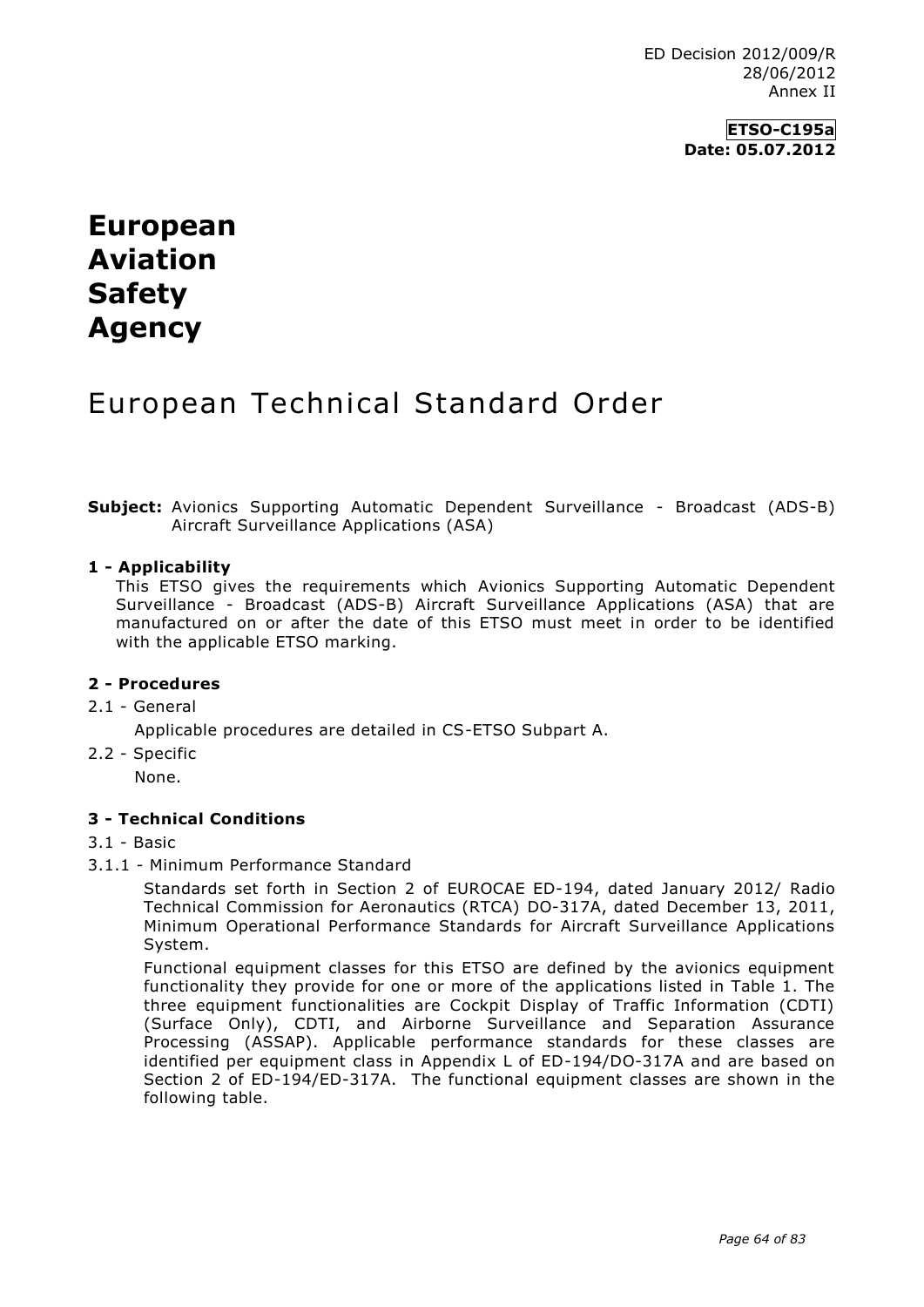# **ETSO-C195a Date: 05.07.2012**

|                |                              |                                               | <b>Equipment Classes</b> |                |                |
|----------------|------------------------------|-----------------------------------------------|--------------------------|----------------|----------------|
|                |                              |                                               | <b>CDTI</b>              | <b>CDTI</b>    | <b>ASSAP</b>   |
|                | Application                  | <b>Criticality Level</b>                      | (Surface Only)           | (B)            | (C)            |
|                |                              |                                               | (A)                      |                |                |
|                | Enhanced Visual              | Major                                         | Not Permitted            | <b>B1</b>      | C1             |
|                | Acquisition (EVAcq)          |                                               |                          |                |                |
| $\overline{2}$ | <b>Basic Surface</b>         | Major (> 80 Knots)<br>Minor (< 80 Knots)      | A2                       | B <sub>2</sub> | C <sub>2</sub> |
|                | (Runways)                    |                                               |                          |                |                |
|                | <b>Basic Surface</b>         | Major ( $> 80$ Knots)<br>Minor $(< 80$ Knots) | A3                       | B <sub>3</sub> | C <sub>3</sub> |
| 3              | (Runways +                   |                                               |                          |                |                |
|                | Taxiways)                    |                                               |                          |                |                |
|                | Visual Separation on         | Major                                         | Not Permitted            | <b>B4</b>      | C4             |
|                | Approach (VSA)               |                                               |                          |                |                |
|                | Basic Airborne (AIRB)        | Major                                         | Not Permitted            | B <sub>5</sub> | C <sub>5</sub> |
|                | In-Trail Procedures<br>(ITP) | Major                                         | Not Permitted            | <b>B6</b>      | C <sub>6</sub> |

#### **Table 1 – ASA Functional Equipment Classes**

Class A and B equipment authorized under this ETSO must comply with ETSO-C165() when implementing Surface Applications. This ETSO shall take precedence where it differs from ETSO-C165(). Databases used to support moving maps integrated with the SURF application must meet at least 5 meter accuracy and 1 meter resolution. Databases used to support moving maps integrated with the SURF application must meet EUROCAE ED-76/RTCA DO-200A Data Process Assurance Level 2 for state-provided data with Essential Integrity as defined in RTCA DO-272B.

Equipment authorized under this TSO may include or interface with airborne multipurpose electronic display equipment complying with ETSO-C113().

Equipment authorized under this ETSO must contain or support an interface to position sources that meet one of the following ETSOs: ETSO-C129(), ETSO-C145(), ETSO-C146(), ETSO-C196() or equivalent.

#### 3.1.2 - Environmental Standard

See CS-ETSO Subpart A paragraph 2.1. The system performance to be demonstrated during the environmental testing is defined in EUROCAE ED-194/RTCADO-317A section 2.4.

Explosion testing in accordance with EUROCAE ED-14( )/RTCA DO-160( ) section 9 is considered optional.

Electrostatic Discharge testing in accordance with EUROCAE ED-14( )/RTCA DO-160( ) section 25 is required for all equipment having control elements and are expected to be touched during operation.

#### 3.1.3 – Computer Software

See CS-ETSO Subpart A paragraph 2.2.

3.1.4 - Electronic Hardware Qualification

See CS-ETSO Subpart A paragraph 2.3.

- 3.2 Specific
- 3.2.1 Failure Condition Classification

See CS-ETSO Subpart A paragraph 2.4.